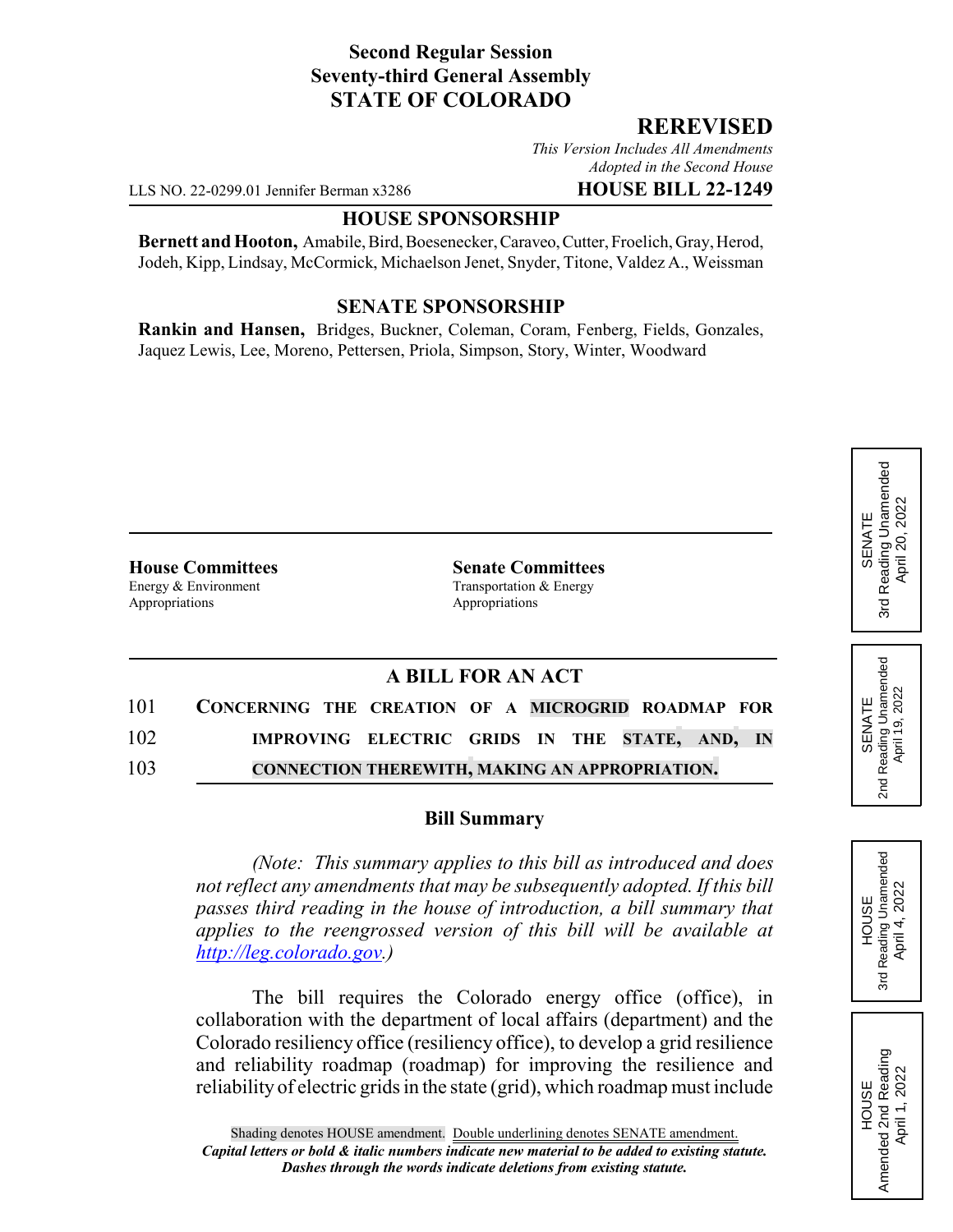guidance on how microgrids may be used to harden the grid, improve grid resilience and reliability, and help serve communities' electricity needs independent of the grid. In developing the roadmap, the office, department, and resiliency office are required to engage interested persons throughout the state in stakeholder meetings and consider stakeholder input. The roadmap may identify:

- The potential benefits of developing microgrids, including whether and how developing microgrids improves grid resilience and reliability;
- The critical facilities and infrastructure and the high-risk communities that should be prioritized for microgrid projects (projects);
- Existing and potential threats to grid resilience and reliability and how microgrids may help to overcome the threats; and
- Recommendations regarding potential legislative or administrative changes needed to help facilitate projects, including needed statutory or rule changes, metrics for evaluating the costs and benefits of microgrids, financial and technical support for microgrid deployment, and education and outreach programs.

The office and department are required to post the roadmap on their websites. The office is also required to submit a copy of the roadmap to the public utilities commission (commission), and, on or before March 1, 2025, in collaboration with the department, present the roadmap to the legislative committees of reference with jurisdiction over energy matters. On a periodic basis at least every 5 years, the office, department, and resiliency office are required to review the roadmap and, if necessary, update it. If the roadmap is updated, it must be posted on the office's and department's websites and submitted to the commission and the legislative committees of reference with jurisdiction over energy matters.

1 *Be it enacted by the General Assembly of the State of Colorado:*

- 2 **SECTION 1.** In Colorado Revised Statutes, **add** 24-38.5-113 as
- 3 follows:

| $\overline{4}$ |                                                                      |  | 24-38.5-113. Grid resilience and reliability roadmap - |  |  |  |
|----------------|----------------------------------------------------------------------|--|--------------------------------------------------------|--|--|--|
| 5 <sup>5</sup> | microgrid development - stakeholder input - definitions - reporting. |  |                                                        |  |  |  |
|                | 6 (1) (a) (I) ON OR BEFORE JANUARY 1, 2025, THE OFFICE, IN           |  |                                                        |  |  |  |

7 COLLABORATION WITH THE DEPARTMENT AND THE RESILIENCY OFFICE,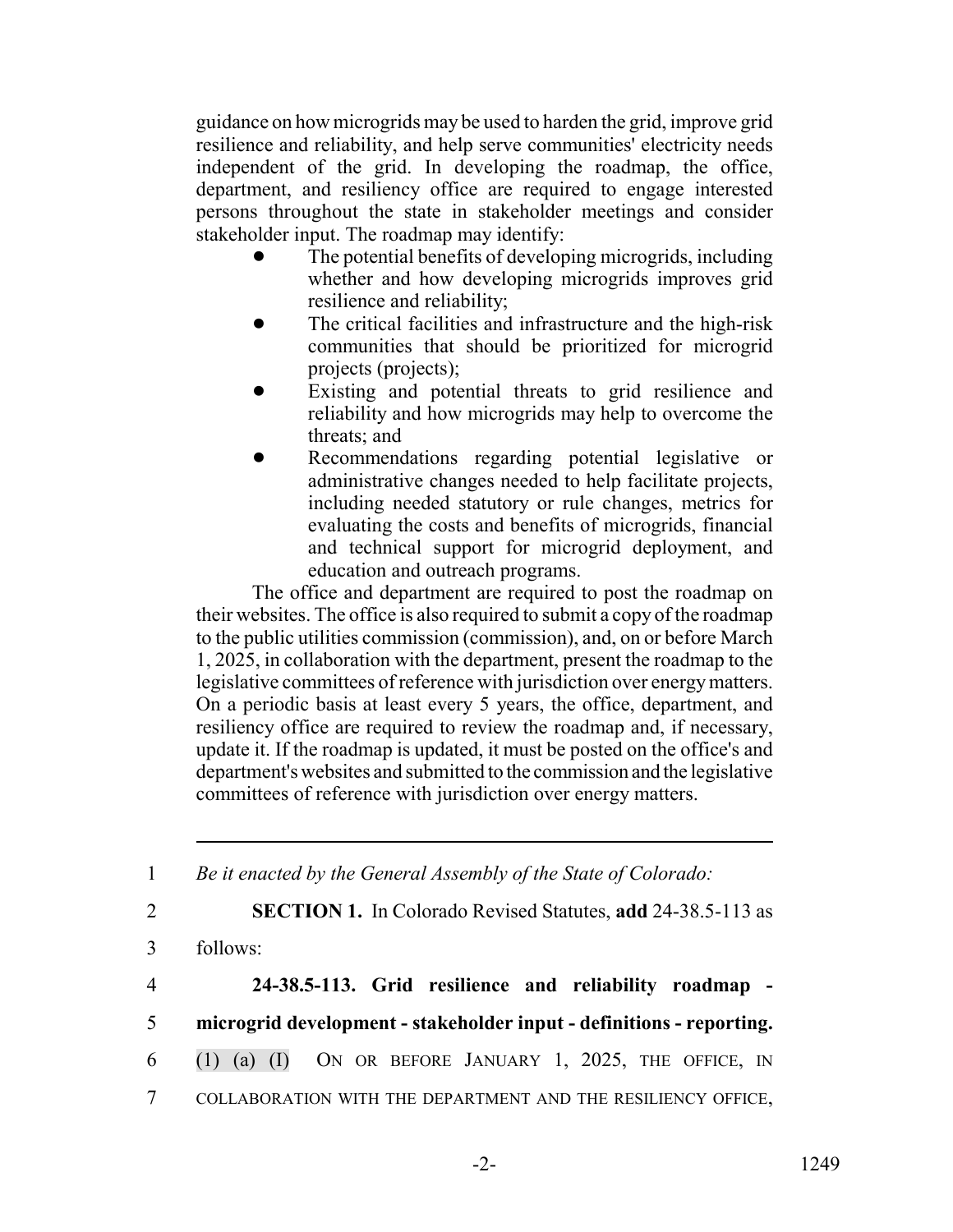SHALL PRODUCE A GRID RESILIENCE AND RELIABILITY ROADMAP, AND THE ROADMAP SHALL BE POSTED ON THE OFFICE'S AND DEPARTMENT'S WEBSITES. ON OR BEFORE MARCH 1, 2025, REPRESENTATIVES OF THE OFFICE AND THE DEPARTMENT SHALL PRESENT THE ROADMAP TO THE HOUSE OF REPRESENTATIVES ENERGY AND ENVIRONMENT COMMITTEE AND THE SENATE TRANSPORTATION AND ENERGY COMMITTEE, OR THEIR SUCCESSOR COMMITTEES. THE OFFICE SHALL SUBMIT A COPY OF THE ROADMAP TO THE PUBLIC UTILITIES COMMISSION.

9 (II) ON OR BEFORE JULY 1, 2024, THE OFFICE SHALL:

(A) PUBLISH A DRAFT ROADMAP;

 (B) POST THE DRAFT ROADMAP ON ITS WEBSITE AND PROVIDE A 12 MECHANISM FOR RECEIVING PUBLIC COMMENT ON THE DRAFT ROADMAP; AND

**(C) ALLOW PUBLIC COMMENT ON THE DRAFT ROADMAP FOR AT** LEAST THIRTY DAYS.

16 (III) THE OFFICE, IN COLLABORATION WITH THE DEPARTMENT AND THERESILIENCY OFFICE, SHALLREVIEWANY COMMENTSRECEIVED ABOUT THE DRAFT ROADMAP.

 (b) (I) IN ACCORDANCE WITH SUBSECTION (1)(b)(II) OF THIS SECTION, THE OFFICE, DEPARTMENT, AND RESILIENCY OFFICE SHALL ENGAGE IN A SERIES OF STAKEHOLDER MEETINGS WITH INTERESTED 22 PERSONS THROUGHOUT THE STATE, INCLUDING BUT NOT LIMITED TO THE 23 INTERESTED PERSONS LISTED IN SUBSECTION  $(1)(b)(II)$  OF THIS SECTION, AND GIVE CONSIDERATION TO STAKEHOLDER INPUT RECEIVED WHEN DEVELOPING THE ROADMAP.

26 (II) IN CONDUCTING STAKEHOLDER MEETINGS PURSUANT TO 27 SUBSECTION  $(1)(b)(I)$  OF THIS SECTION, THE OFFICE, DEPARTMENT, AND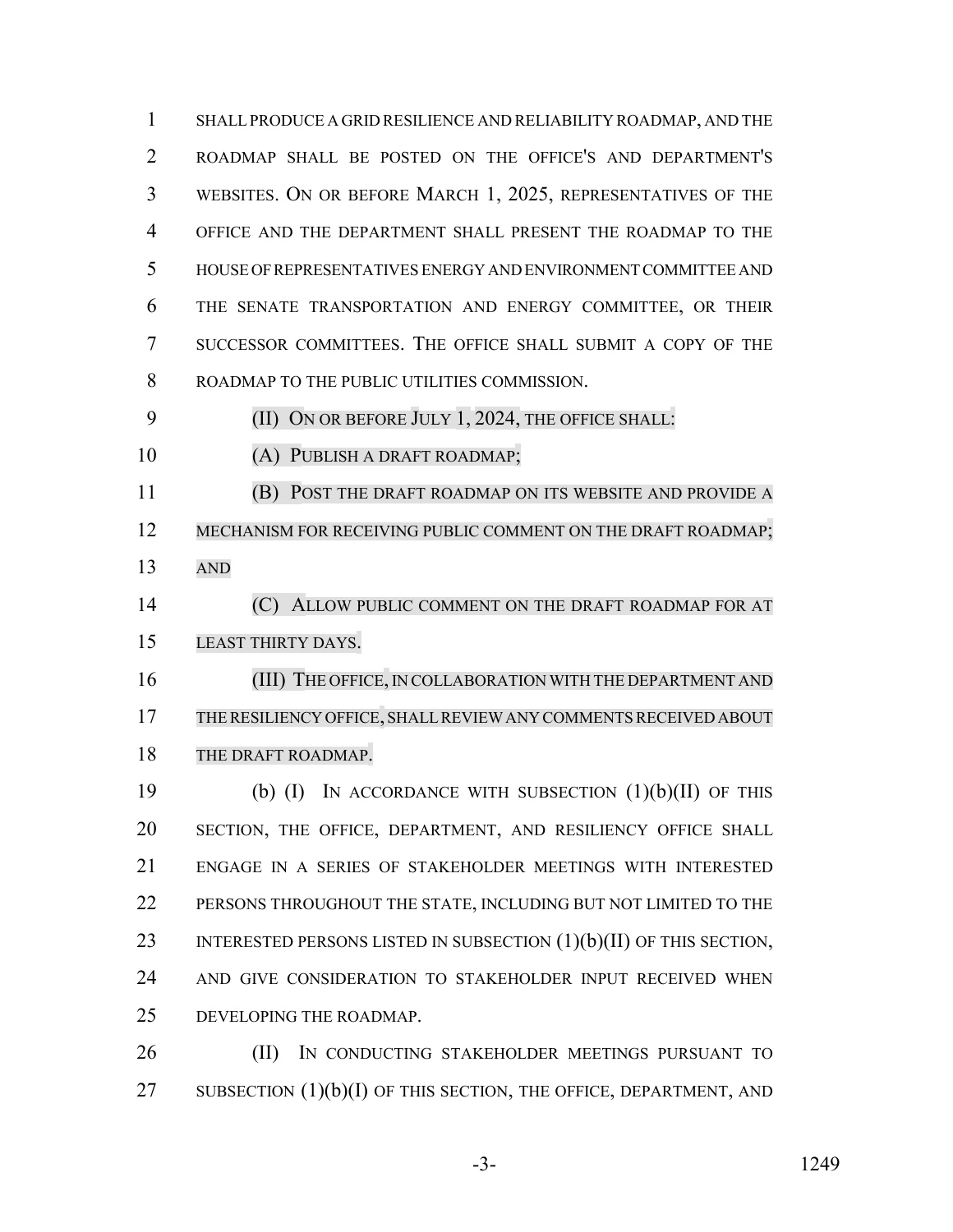| 1              | RESILIENCY OFFICE SHALL SEEK INPUT FROM THE FOLLOWING GROUPS:                 |
|----------------|-------------------------------------------------------------------------------|
| $\overline{2}$ | (A) MICROGRID DEVELOPERS;                                                     |
| 3              | THE PUBLIC UTILITIES COMMISSION AND THE COMMISSION'S<br>(B)                   |
| $\overline{4}$ | STAFF;                                                                        |
| 5              | (C) THE OFFICE OF THE UTILITY CONSUMER ADVOCATE CREATED                       |
| 6              | IN SECTION 40-6.5-102 (1);                                                    |
| 7              | (D) UTILITIES;                                                                |
| 8              | (E)<br>REPRESENTATIVES OF DISPROPORTIONATELY IMPACTED                         |
| 9              | COMMUNITIES;                                                                  |
| 10             | (F) REPRESENTATIVES OF COMMUNITIES AT THE HIGHEST RISK OF                     |
| 11             | POWER OUTAGES AS DESCRIBED IN SUBSECTION $(2)(b)(IV)$ OF THIS                 |
| 12             | SECTION;                                                                      |
| 13             | REPRESENTATIVES OF MUNICIPAL, COUNTY, OR CITY AND<br>(G)                      |
| 14             | <b>COUNTY GOVERNMENTS;</b>                                                    |
| 15             | (H) REPRESENTATIVES OF COMMERCIAL AND INDUSTRIAL UTILITY                      |
| 16             | <b>CUSTOMERS;</b>                                                             |
| 17             | (I) REPRESENTATIVES OF LABOR ORGANIZATIONS; AND                               |
| 18             | REPRESENTATIVES FROM THE DEPARTMENT OF PUBLIC SAFETY<br>(J)                   |
| 19             | CREATED IN SECTION 24-33.5-103 (1), REPRESENTATIVES FROM THE                  |
| 20             | DIVISION OF HOMELAND SECURITY AND EMERGENCY MANAGEMENT                        |
| 21             | CREATED IN SECTION 24-33.5-1603 (1), REPRESENTATIVES FROM THE                 |
| 22             | DIVISION OF FIRE PREVENTION AND CONTROL CREATED IN SECTION                    |
| 23             | 24-33.5-1201<br>(1)(a),<br>AND OTHER REPRESENTATIVES<br><b>CRITICAL</b><br>OF |
| 24             | INFRASTRUCTURE IN THE STATE.                                                  |
| 25             | (III) IN ADDITION TO SEEKING INPUT FROM THE GROUPS LISTED IN                  |
| 26             | SUBSECTION (1)(b)(II) OF THIS SECTION, THE OFFICE, DEPARTMENT, AND            |
| 27             | RESILIENCY OFFICE, WHEN DEVELOPING THE ROADMAP, SHALL TAKE INTO               |

-4- 1249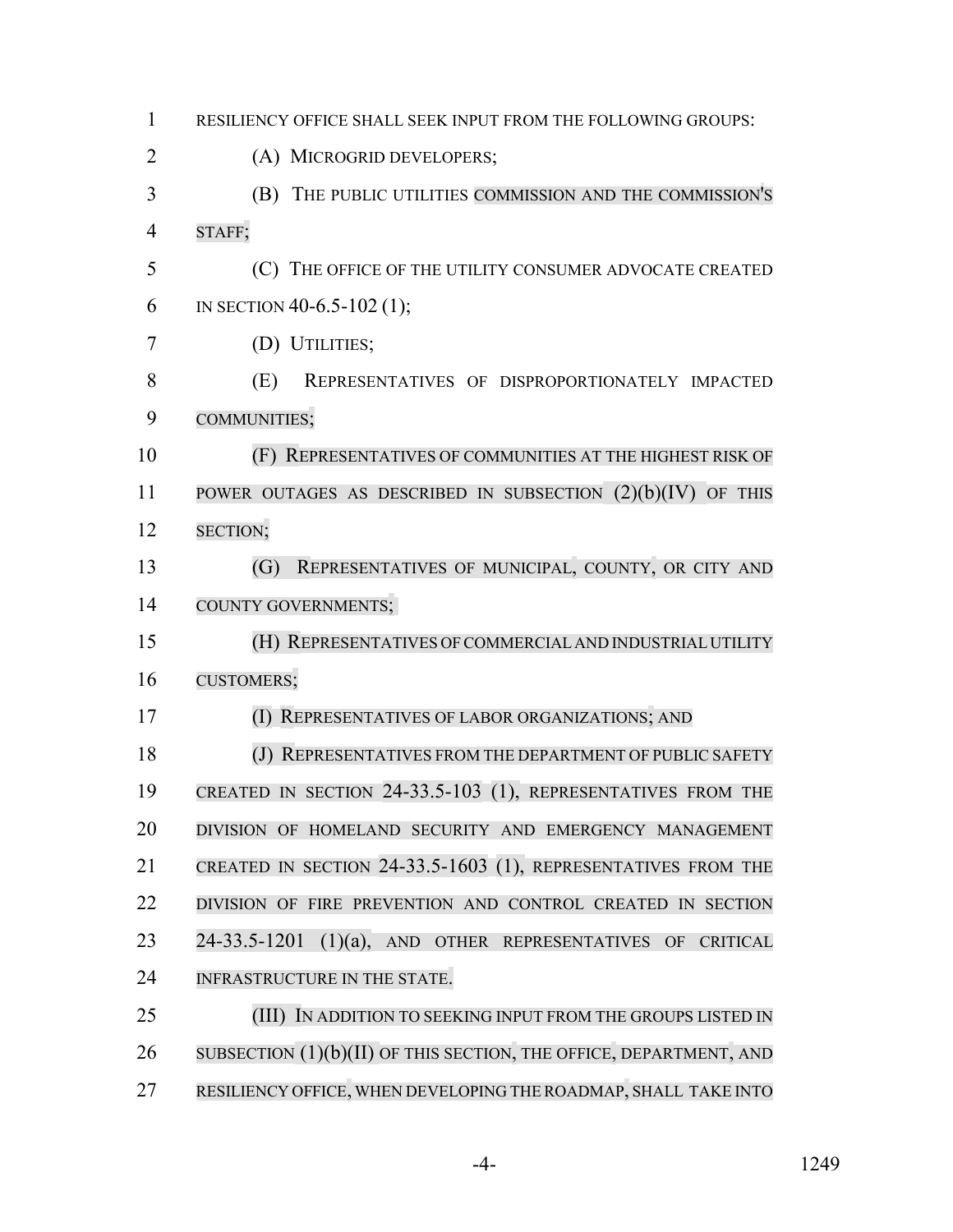# CONSIDERATION UTILITY WILDFIRE MITIGATION PLANS. (2) (a) (I) IN DEVELOPING THE ROADMAP, THE OFFICE, DEPARTMENT, AND RESILIENCY OFFICE SHALL INCLUDE GUIDANCE REGARDING WHETHER, HOW, AND IN WHAT MANNER MICROGRIDS MAY BE USED TO: (A) HELP HARDEN THE GRID AND IMPROVE GRID RESILIENCE AND RELIABILITY FOR INDIVIDUAL CUSTOMERS; (B) HELP HARDEN THE GRID AND IMPROVE GRID RESILIENCE AND RELIABILITY FOR COMMUNITIES AND MULTIPLE CUSTOMERS; 10 (C) DELIVER AND MANAGE ELECTRICITY AND THE NECESSARY 11 INFRASTRUCTURE IN CIRCUMSTANCES WHERE EXTENDING DISTRIBUTION INFRASTRUCTURE MAY NOT BE PRACTICABLE; AND (D) OPERATE AUTONOMOUSLY AND DISCONNECTED FROM THE GRID, WHEN NECESSARY, TO SERVE THE ELECTRICITY NEEDS OF COMMUNITIES, NEIGHBORHOODS, OR BUILDINGS. 16 (II) TO THE EXTENT PRACTICABLE, THE ROADMAP MUST INCLUDE EXAMPLES OF THE DIFFERENT WAYS THAT MICROGRIDS CAN BE DEPLOYED 18 TO ACHIEVE THE GOALS SET FORTH IN SUBSECTION  $(2)(a)(I)$  OF THIS SECTION AND THE KEY FACTORS TO CONSIDER WHEN DEPLOYING MICROGRIDS. (b) IN DEVELOPING THE ROADMAP, THE OFFICE, DEPARTMENT, AND 22 RESILIENCY OFFICE MAY: (I) IDENTIFY THE STATE'S GOALS WITH REGARD TO MICROGRIDS; **(II) EXAMINE WHETHER AND IN WHAT MANNER MICROGRIDS**  IMPROVE: (A) GRID RESILIENCE AND RELIABILITY;

(B) GREENHOUSE GAS EMISSION REDUCTIONS;

$$
-5-
$$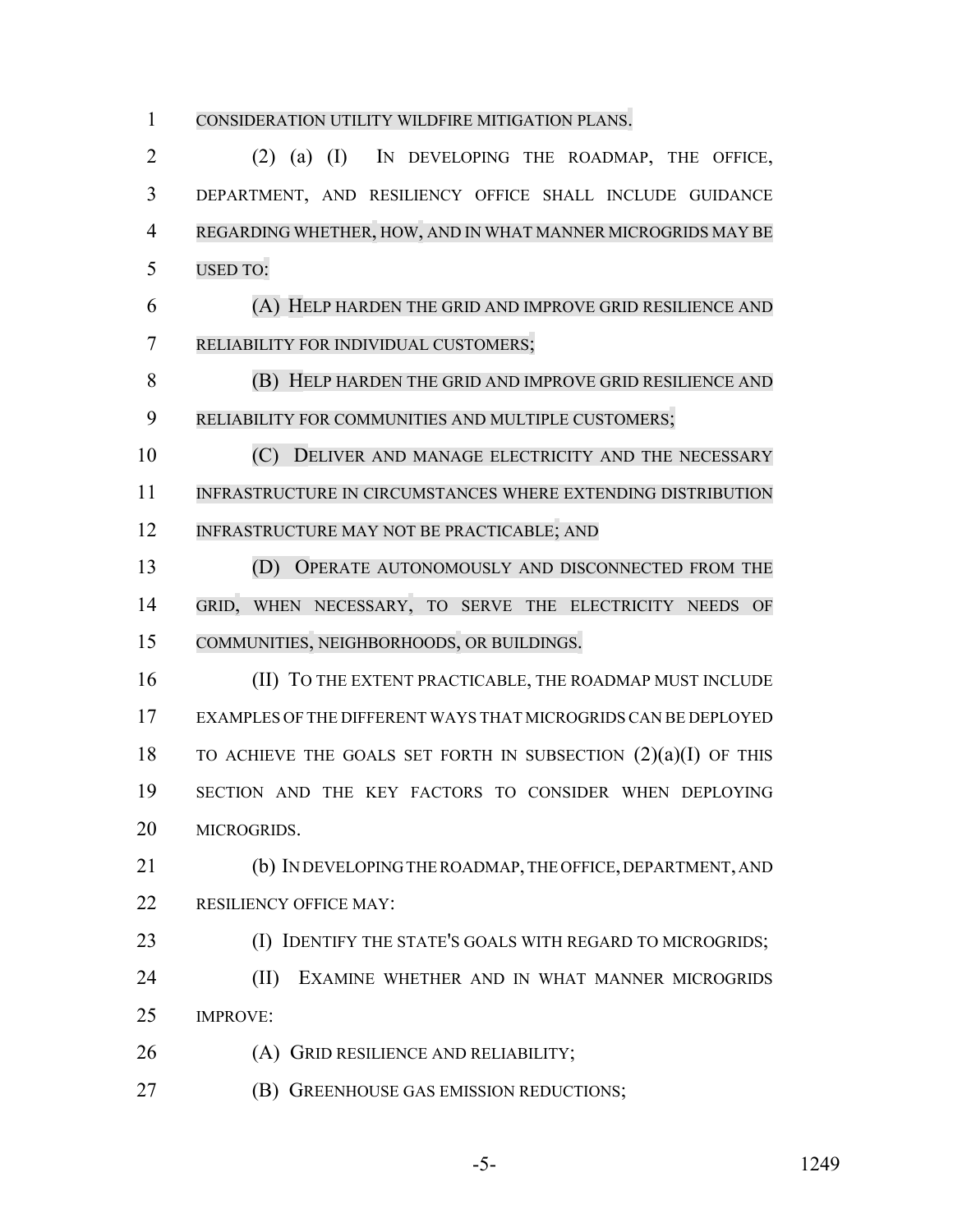| 1              | (C) THE STATE'S TRANSITION TO CLEAN ENERGY; AND                      |
|----------------|----------------------------------------------------------------------|
| $\overline{2}$ | (D) THE USE OF BENEFICIAL ELECTRIFICATION, AS DEFINED IN             |
| 3              | SECTION 40-1-102 (1.2), AND LOAD MANAGEMENT;                         |
| 4              | (III)<br>IDENTIFY TYPES OF CRITICAL FACILITIES<br><b>AND</b>         |
| 5              | INFRASTRUCTURE IN THE STATE FOR WHICH PROJECTS TO IMPROVE GRID       |
| 6              | RESILIENCE AND RELIABILITY MAY BE PRIORITIZED. "CRITICAL FACILITIES  |
| 7              | AND INFRASTRUCTURE" INCLUDES THE FOLLOWING TYPES OF FACILITIES:      |
| 8              | (A) EMERGENCY SERVICES;                                              |
| 9              | (B) PUBLIC WORKS;                                                    |
| 10             | (C) ENERGY;                                                          |
| 11             | (D) TELECOMMUNICATIONS AND BROADBAND;                                |
| 12             | (E) HOSPITALS AND OTHER HEALTH-CARE SERVICES;                        |
| 13             | (F) GOVERNMENT;                                                      |
| 14             | (G) SCHOOLS;                                                         |
| 15             | (H)<br>INFORMATION TECHNOLOGY FACILITIES FOR PUBLIC                  |
| 16             | <b>INSTITUTIONS; AND</b>                                             |
| 17             | (I)<br>ANY OTHER FACILITIES IDENTIFIED BY THE OFFICE AND             |
| 18             | RESILIENCY OFFICE.                                                   |
| 19             | (IV) IDENTIFY COMMUNITIES THAT ARE AT THE HIGHEST RISK OF            |
| 20             | POWER OUTAGES IN THE STATE DUE TO NATURAL DISASTERS OR ARE           |
| 21             | OTHERWISE MOST VULNERABLE TO GRID INTERRUPTIONS, INCLUDING AN        |
| 22             | <b>IDENTIFICATION OF THE DISPROPORTIONATELY IMPACTED COMMUNITIES</b> |
| 23             | THAT ARE AT HIGHER RISK OF POWER OUTAGES;                            |
| 24             | (V) IN CONSIDERATION OF THE TECHNOLOGY AVAILABLE AT THE              |
| 25             | TIME OF THE DEVELOPMENT OF THE ROADMAP, ASSESS WHETHER AND HOW       |
| 26             | MICROGRIDS MAY BE ABLE TO:                                           |
| 27             | PROTECT CRITICAL FACILITIES AND INFRASTRUCTURE AND<br>(A)            |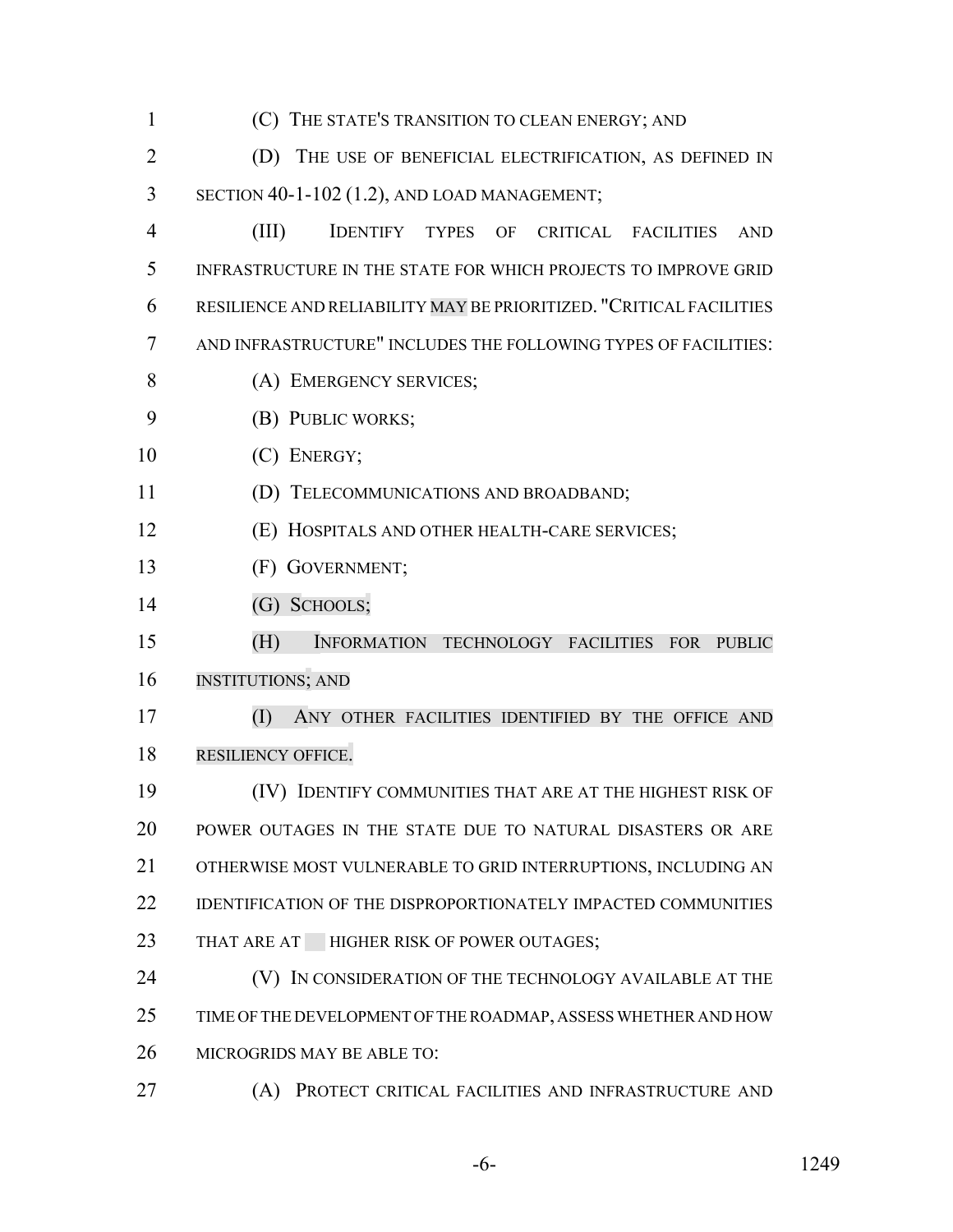HIGH-RISK COMMUNITIES FROM THE NEGATIVE EFFECTS OF NATURAL DISASTERS, FUEL TRANSPORT AND DELIVERY DISRUPTIONS, OR CYBER ATTACKS, OR ELECTROMAGNETIC INTERFERENCE CAUSED BY ELECTROMAGNETIC PULSES;

 (B) REDUCE THE NEGATIVE EFFECTS OF POWER OUTAGES AND GRID INTERRUPTIONS ARISING FROM NORMAL DISRUPTIONS OF THE GRID, SUCH AS LIGHTNING STRIKES, HIGH WINDS, WILDLIFE INTERACTIONS, AND FALLEN TREE LIMBS;

(C) DYNAMICALLY UTILIZE DEMAND-SIDE RESOURCES;

 (D) IMPROVE CUSTOMER OPTIONS, INCLUDING COST IMPACTS AND BENEFITS TO THE CUSTOMER SERVED BY THE MICROGRID AND TO OTHER 12 CUSTOMERS SERVED BY THE UTILITY;

(E) BE INCLUDED IN DISTRIBUTED ENERGY RESOURCE PLANNING;

 (F) HELP CONSUMERS REDUCE ENERGY COSTS, ESPECIALLY THOSE CONSUMERS LOCATED IN RURAL AREAS OF THE STATE; AND

 (G) HELP ENSURE THE STATE MEETS ITS GREENHOUSE GAS 17 EMISSION REDUCTIONS GOALS, AS SET FORTH IN SECTION 25-7-102 (2)(g);

 (VI) IDENTIFY LEGAL, REGULATORY, ECONOMIC, AND OTHER BARRIERS TO DEVELOPING AND DEPLOYING MICROGRIDS IN THE STATE, INCLUDING RIGHTS-OF-WAY ISSUES AND RATE STRUCTURES, AND PROVIDE RECOMMENDATIONS ON HOW TO OVERCOME SUCH BARRIERS;

22 (VII) EXPLORE OPPORTUNITIES TO FOSTER PUBLIC-PRIVATE PARTNERSHIPS, INCLUDING UTILITY PILOT PROGRAMS AND COST-RECOVERY MECHANISMS TO SUPPORT UTILITY RESILIENCE INITIATIVES;

26 (VIII) RECOMMEND A PROCESS FOR:

(A) NOMINATING QUALIFYING TYPES OF CRITICAL FACILITIES AND

-7- 1249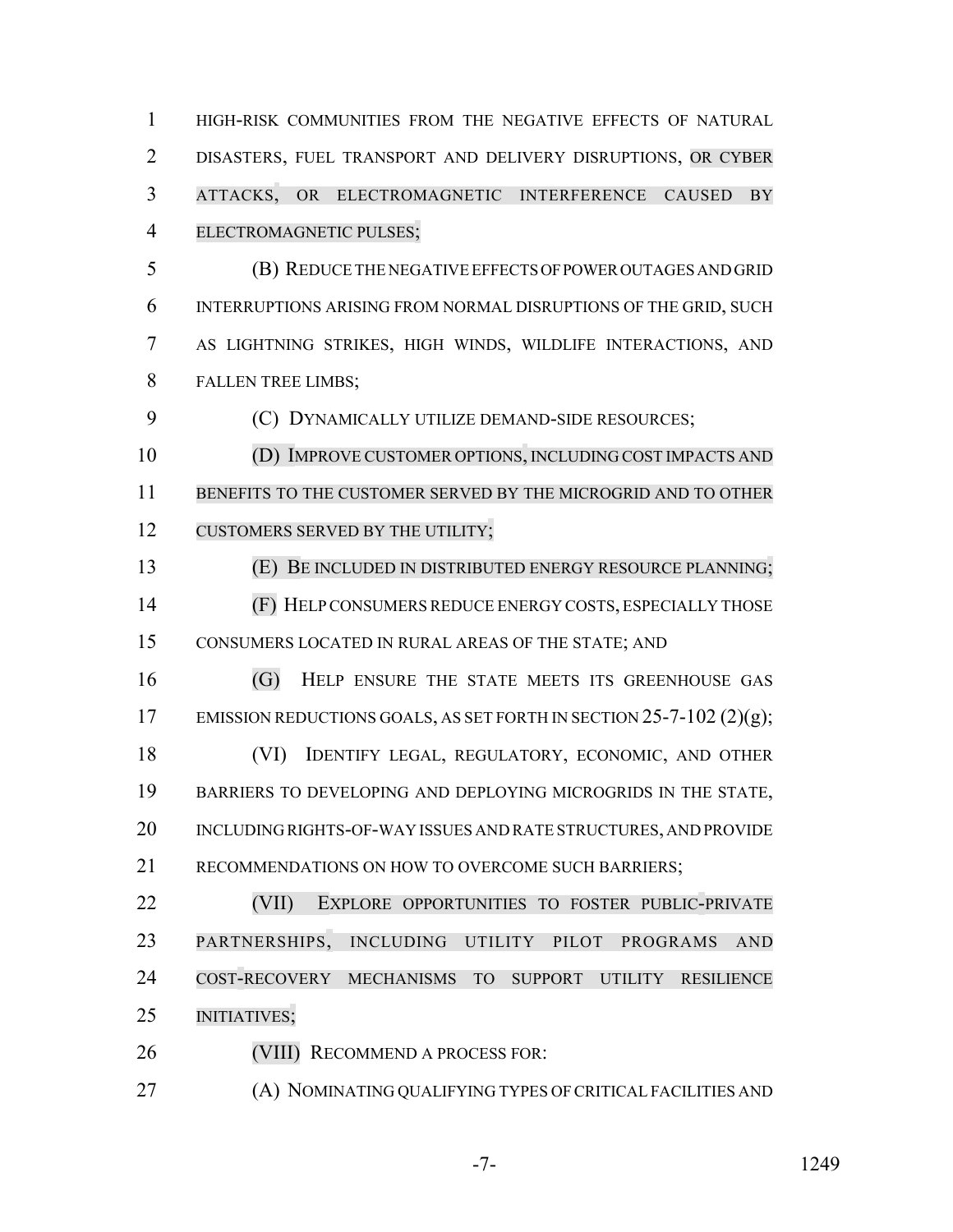INFRASTRUCTURE, AS DESCRIBED IN SUBSECTION (2)(b)(III) OF THIS SECTION, AND AT-RISK COMMUNITIES, AS DESCRIBED IN SUBSECTION (2)(b)(IV) OF THIS SECTION; AND

 (B) PRIORITIZING THE QUALIFYING TYPES OF CRITICAL FACILITIES AND INFRASTRUCTURE AND AT-RISK COMMUNITIES FOR PROJECTS TO IMPROVE GRID RESILIENCE AND RELIABILITY;

 (IX) IDENTIFY THE NEED FOR FINANCIAL AND TECHNICAL SUPPORT, EDUCATION, AND OUTREACH FOR MICROGRID DEVELOPMENT AND DEPLOYMENT; AND

 (X) DEVELOP RECOMMENDATIONS, INCLUDING LEGISLATIVE RECOMMENDATIONS FOR THE GENERAL ASSEMBLY AND ADMINISTRATIVE RECOMMENDATIONS FOR STATE AGENCIES, INCLUDING THE PUBLIC UTILITIES COMMISSION, AND UTILITIES, ON ISSUES RELATED TO MICROGRID SAFETY, DEVELOPMENT, MAINTENANCE, AND DEPLOYMENT INCLUDING RECOMMENDATIONS REGARDING:

 (A) A PROPOSED STATUTORY DEFINITION OF THE TERM "MICROGRID";

 (B) KEY FACTORS TO CONSIDER IN THE SAFETY, DEVELOPMENT, MAINTENANCE, AND DEPLOYMENT OF MICROGRIDS;

**(C)** KEY FACTORS TO CONSIDER WITH RESPECT TO WORKER LICENSING AND CERTIFICATION IN RELATION TO WORK INVOLVED IN DEVELOPING, MAINTAINING, AND DEPLOYING MICROGRIDS;

**(D) STATUTORY OR RULE CHANGES REQUIRED TO ENABLE SAFE**  AND RELIABLE MICROGRID DEVELOPMENT, MAINTENANCE, AND DEPLOYMENT;

 (E) METRICS FOR EVALUATING THE COSTS AND BENEFITS OF MICROGRIDS;

-8- 1249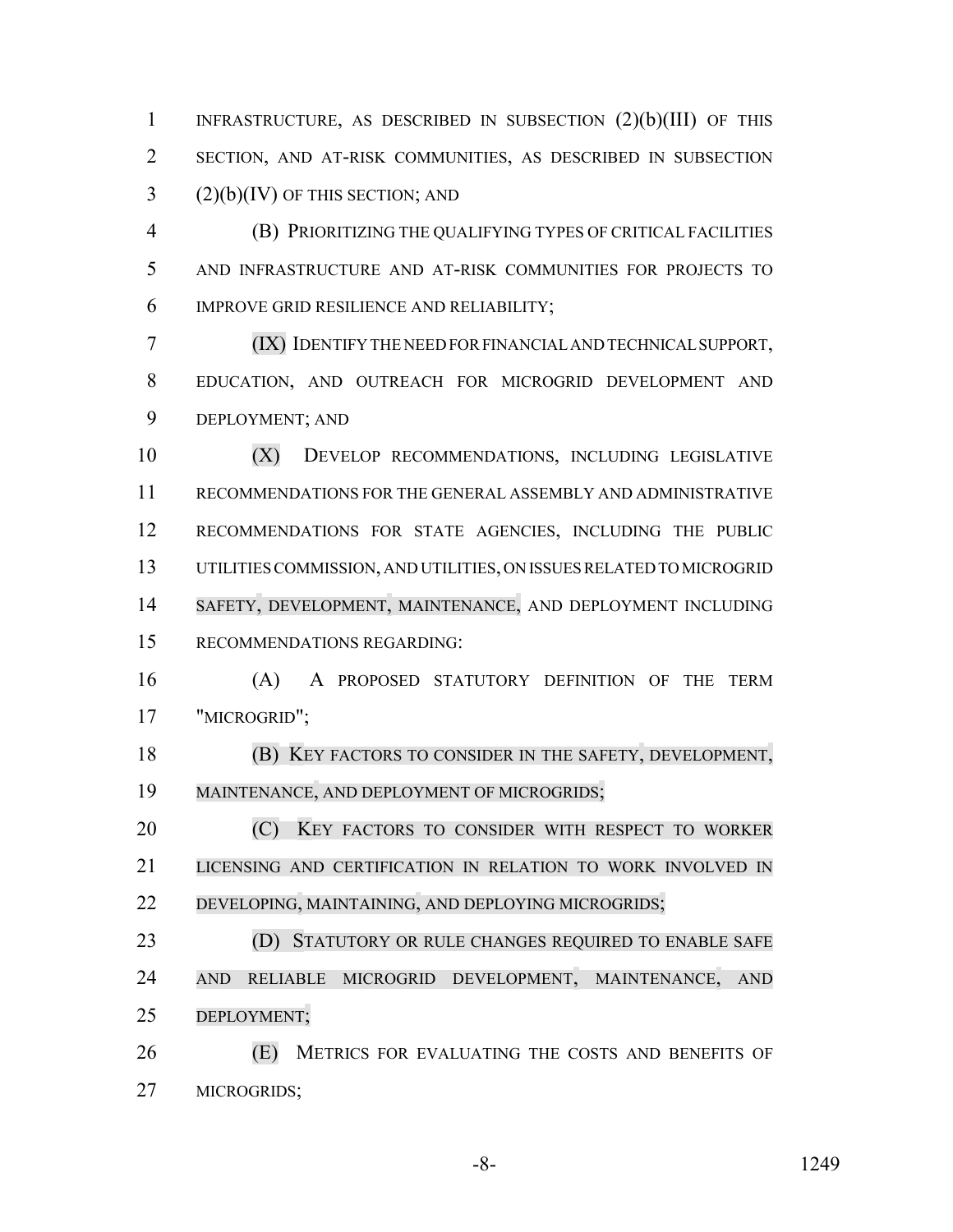(F) HOW TO OVERCOME ANY BARRIERS IDENTIFIED PURSUANT TO 2 SUBSECTION  $(2)(b)(VI)$  OF THIS SECTION;

 (G) FINANCIAL AND TECHNICAL SUPPORT FOR MICROGRID SAFETY, DEVELOPMENT, MAINTENANCE, AND DEPLOYMENT; AND

 (H) EDUCATION AND OUTREACH PROGRAMS, INCLUDING APPRENTICESHIP PROGRAMS, AS DEFINED IN SECTION 8-83-308 (3)(a).

 (c) FOR ANY ITEM LISTED IN SUBSECTION (2)(b) OF THIS SECTION THAT THE OFFICE, DEPARTMENT, AND RESILIENCY OFFICE DECIDE NOT TO INCLUDE IN THE ROADMAP, THE OFFICE, DEPARTMENT, AND RESILIENCY OFFICE SHALL PROVIDE AN EXPLANATION SETTING FORTH THEIR REASONS FOR NOT INCLUDING THE ITEM IN THE ROADMAP.

 (3) ON OR BEFORE JANUARY 1, 2030, AND AT LEAST EVERY FIVE YEARS THEREAFTER, THE OFFICE, IN COLLABORATION WITH THE DEPARTMENT AND THE RESILIENCY OFFICE, SHALL REVIEW AND, IF NECESSARY, UPDATE THE ROADMAP. IN REVIEWING THE ROADMAP, THE OFFICE, DEPARTMENT, AND RESILIENCY OFFICE SHALL ENGAGE IN A STAKEHOLDER PROCESS WITH INTERESTED PERSONS THROUGHOUT THE STATE IN ACCORDANCE WITH THE STAKEHOLDER PROCESS SET FORTH IN 19 SUBSECTION (1)(b) OF THIS SECTION. IF THE ROADMAP IS UPDATED, THE OFFICE AND DEPARTMENT SHALL POST THE UPDATED ROADMAP ON THEIR WEBSITES AND THE OFFICE SHALL SUBMIT A COPY OF THE UPDATED ROADMAP TO THE PUBLIC UTILITIES COMMISSION AND THE MEMBERS OF THE HOUSE OF REPRESENTATIVES ENERGY AND ENVIRONMENT COMMITTEE 24 AND THE SENATE TRANSPORTATION AND ENERGY COMMITTEE, OR THEIR SUCCESSOR COMMITTEES.

26 (4) AS USED IN THIS SECTION, UNLESS THE CONTEXT OTHERWISE REQUIRES:

-9- 1249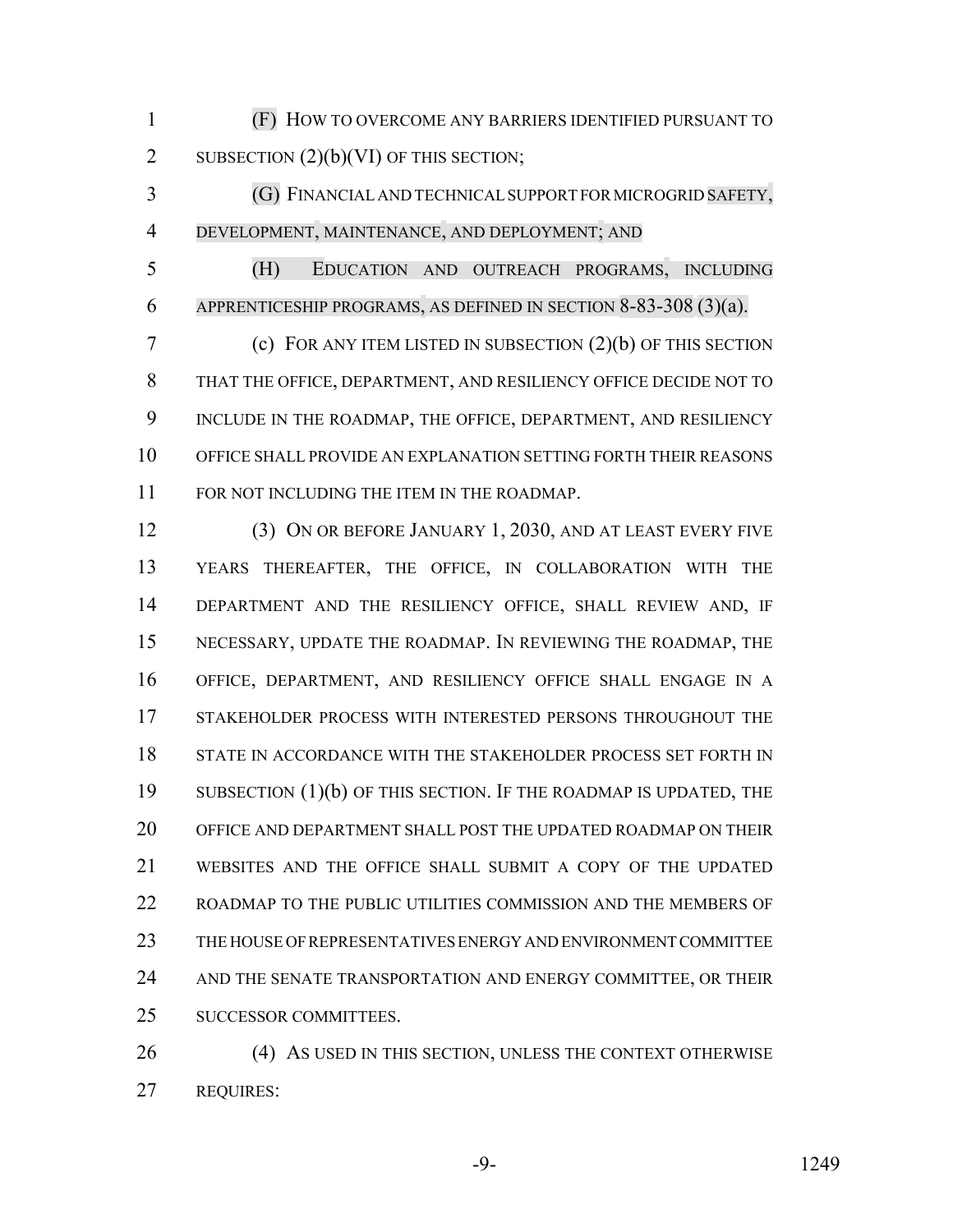- (a) "DEPARTMENT" MEANS THE DEPARTMENT OF LOCAL AFFAIRS 2 CREATED IN SECTION 24-1-125.
- (b) "DISPROPORTIONATELY IMPACTED COMMUNITY" HAS THE MEANING SET FORTH IN SECTION 24-4-109 (2)(b)(II).
- (c) "GREENHOUSE GAS" HAS THE MEANING SET FORTH IN SECTION 6 2-2-322.3 (1)(a).
- (d) "GRID" MEANS AN INTERCONNECTED NETWORK OF FACILITIES FOR A UTILITY'S DELIVERY OF ELECTRICITY TO CONSUMERS.
- (e) "OFFICE" MEANS THE COLORADO ENERGY OFFICE CREATED IN SECTION 24-38.5-101 (1).
- (f) "PUBLIC UTILITIES COMMISSION" MEANS THE PUBLIC UTILITIES 12 COMMISSION CREATED IN SECTION 40-2-101 (1).
- (g) "RESILIENCY OFFICE" MEANS THE COLORADO RESILIENCY OFFICE CREATED IN SECTION 24-32-121 (1).
- (h) "ROADMAP" MEANS THE GRID RESILIENCE AND RELIABILITY ROADMAP DEVELOPED PURSUANT TO THIS SECTION.
- 

(i) "UTILITY" MEANS AN ELECTRIC UTILITY IN THE STATE.

 **SECTION 2. Appropriation.** For the 2022-23 state fiscal year, \$22,470 is appropriated to the office of the governor for use by the Colorado energy office. This appropriation is from the general fund and is based on an assumption that the office will require an additional 0.2 FTE. To implement this act, the office may use this appropriation for program administration.

 **SECTION 3. Act subject to petition - effective date.** This act takes effect at 12:01 a.m. on the day following the expiration of the ninety-day period after final adjournment of the general assembly; except 27 that, if a referendum petition is filed pursuant to section 1 (3) of article V